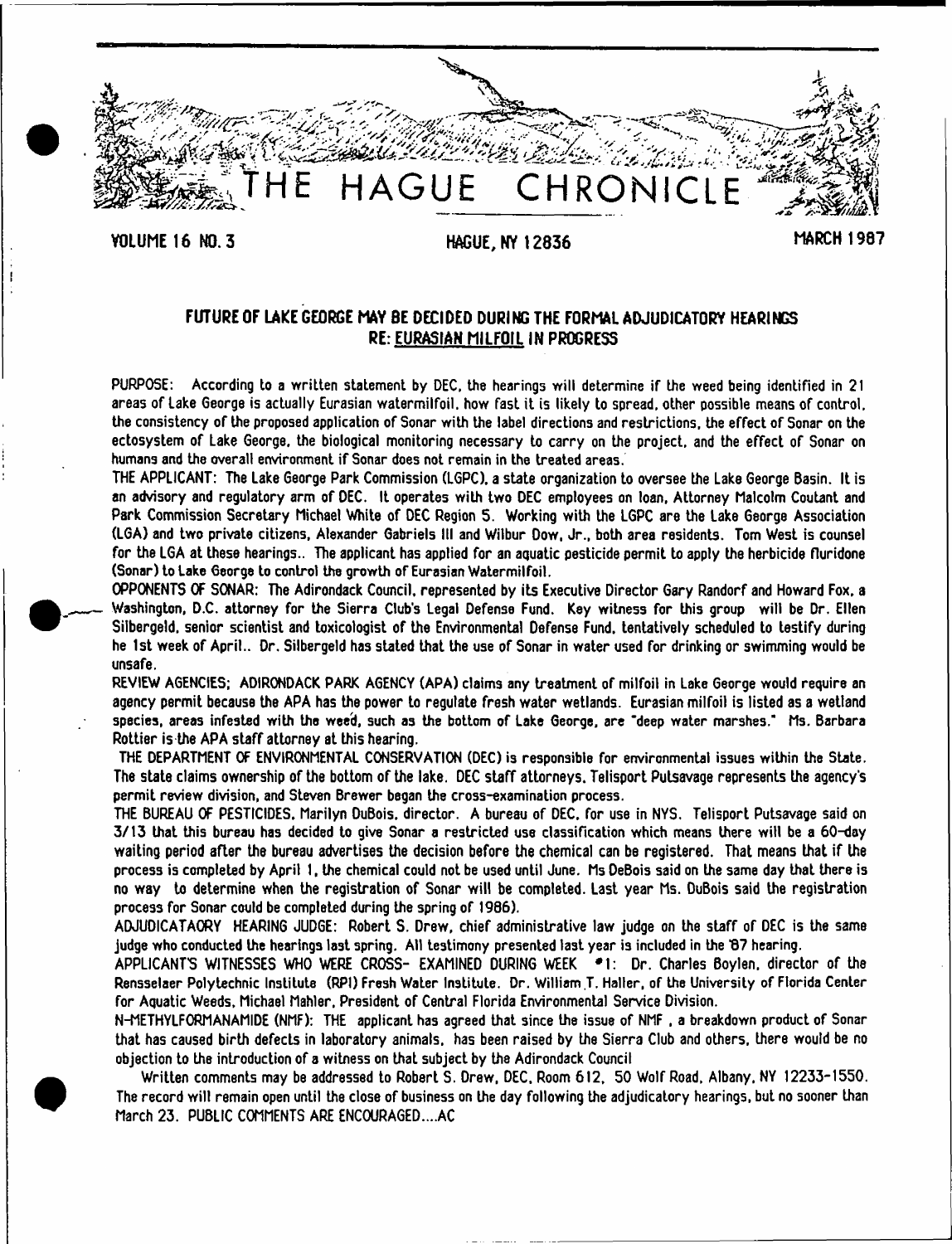Please save page 1 of this Issue as a reference. We will try to keep you up to date but due to space, will be using acronyms in the future.

Hearings on the milfoil problem are currently being held each day in the Lake George Village Tovn Hall from 9:30PM - 5 PM. The public is welcome to see just what goes on.

### HVFD NEWS

The Hague Volunteer Fire Department would like to extend its appreciation to all who supported us at the Winter Carnival breakfasts. Most especially we thank Bubbles Yaw and members of the food committee as well as Ron and Walt for the use of their facilities at the Beachside. Their suppport is greatly appreciated.

We would also like to thank all those who cooperated with the HVFD and Fire Police during our recent controlled burn. In mid-February, the HYFD conducted a controlled burn on an abandoned structure In the Silver Bay area. Set up required partially blocking Route 9N, making traffic passage difficult. Cooperation with the Fire Police during emergency situations, controlled or otherwise, is essential to all. The Fire Police constantly monitor the situation and are able to control traffic flow to maintain safety for all. Their task Is difficult and would be impossible without everyone's cooperation.

On March 1 twelve members of the HVFD and Ambulance Squad participated in a Msss Casualty incident seminar. This is a county wide effort to coordinate all county emergency personnel in case of a situation where many people may be Injured. The instructor for this seminar was Mr. John Kindred of Warrensburg. He has worked hard to develop this system of mass casualty procedures and to inform emergency squad members county wide. We in Hague are pleased to be participants in the program. Hopefully, we will never need to use it, but we are prepared in case.

Once again, we would like to stress good fire prevention as a more desirable situation than fire fighting. Fire prevention Is usually a matter of care and common sense. Avoid potentially hazardous situations and if unsure, ask. Members of the HVFD are always willing to assist members of the community in avoiding a fire situation. Please do not hesitate to ask) As a simple reminder, three areas of home fire prevention can provide an extra margin of safety with a little effort. First, the installation of

smoke detectors is extremely important. Being aware of a fire situation as early 83 possible may save lives.. Time Is valuable In a fire and early detection Is essential. Second, exit drills in the home, preplanned and practiced, make the difference between your family escaping to safety or tragedy. Know your home and plan for the beat escape routes. Finally, home fire extinguishers may aid in putting out a fire or keeping a fire from spreading. Easy access and knowledge of extinguishers may help control a fire until fire fighters arrive or provide an escape route for you and your family. Remember I! A fire extinguisher is no substitute for the fire department. ALWAYS call the fire department first -- no matter how small you think the fire is)

For further information on these and other safety tips, the HYFD can provide information packets to the community. If anyone is interested, please contact Chief Paul Davis or President John Breltenbach.

### **MOSES LUPINCTQN HOSPITAL**

The Board of Directors of the Moses Ludington Hospital in Tlconderoga recently elected Mrs. Kay Gunnison to be its president. On February 24 Mrs. Gunnison and Town of Tlconderoga Supervisor Adolph ^ P Diskin, proudly accepted a plaque from Bill Cristmanof the American Hospital Association designating the hospital as a 50 year member of the association.

### . ATYs

Recently we received from one of our readers an article written by John R. Emshwiller, a reporter of the Wall Street Journal concerning the debates going on regarding ATVs.

The accident rate and lawsuits resulting from said accidents have gone up incredibly since ATYs were introduced. The 4-wheelers are generally considered more stable than 3-wheelers, which have a severe rollover problem. "Makers have created a whole new sport and don't want to take responsibility for it," says Dr. Greensher, the chairman of the committeee on accident and poison prevention of the American Academy of Pediatrics. Supporters of the ATYs claim it should be the parents'responsibility to see that children learn all the safety precautions. Most states have laws concerning the use of ATYs. In NYS , as In many others, they are definitely illegal on a road - except to cross at right^^ angles to the road.

#### \*\*\*\*\*\*\*\*\*\*\*\*\*\*\*\*\*\*\*\*\*\*\*\*

Iron rusts from disuse, stagnant water loses Its purity...even so does inaction sap the vigors of the mi nd...Leonardo da Vi net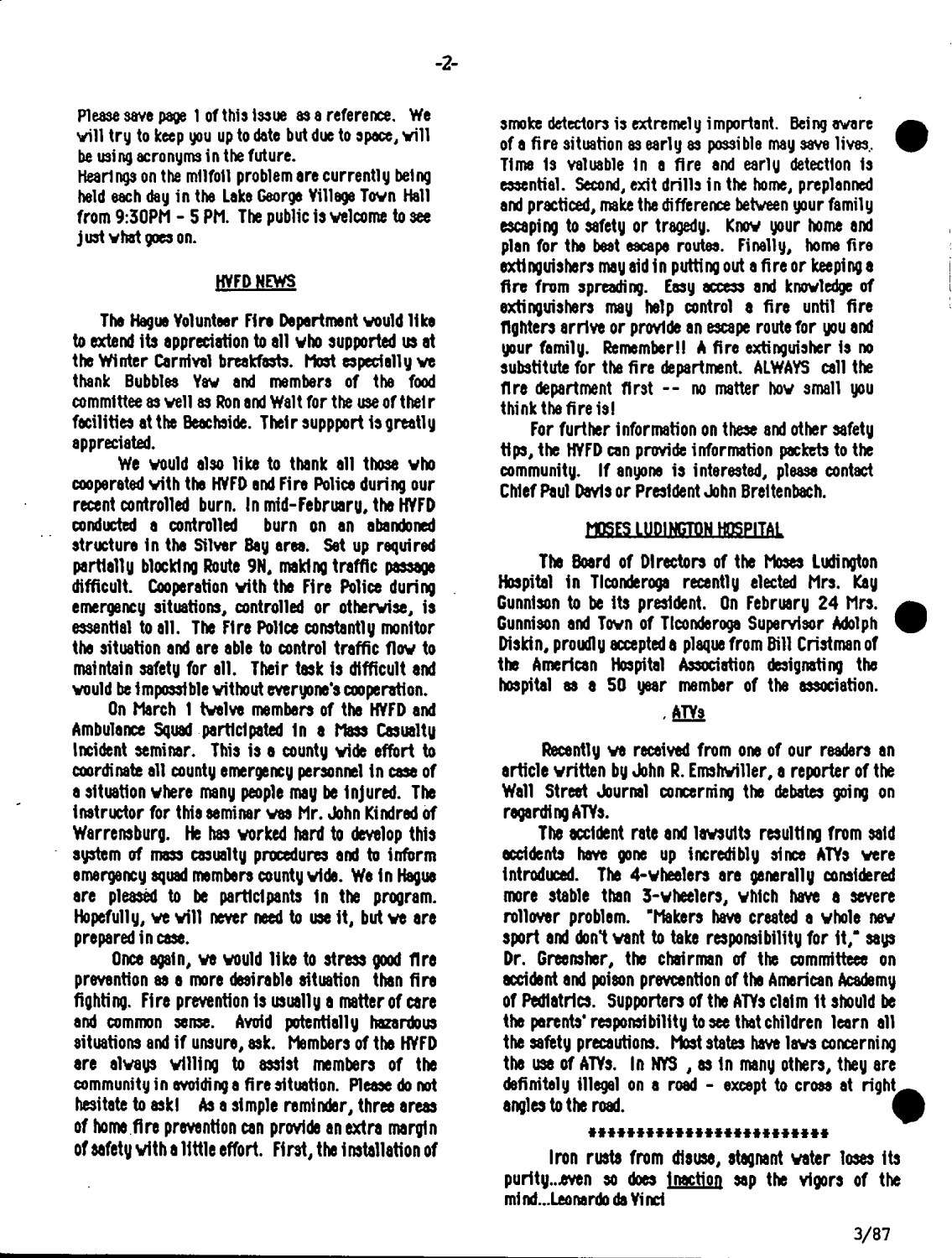#### ZONING BOARD OF APPEALS - 2/26/87

 $\cdot$  At the regular meeting of the Zoning Board of Appeals on February 26, after holding tvo public hearings at 7 PM, the Ward Marina variance vaa denied in a 3 to 3 tie vote vhich is a rejection of the application under consideration. The Hague Planning Board and Warren County Planning Board had disapproved earlier.

The Pamela Peterson variance request to erect a 42 ft. structure when our 2oning regulations only permit 30 feet vas unanimously den1ed..JGL

#### HAGUE PLANNING BOARD - 3/5/87

The proposed minor subdivision of lands owned by Robert and Marilyn Patchett, commonly known as Trout House Village", to separate their residence from the business portion of the property, was unanimously approved as the newly created lot upon which their residence is located conforms to all zoning regulations.

Mr. Robert Ketzman, Esq. presented e sketch plan for the construction of 20 town houses on the 3.7 acres of property that presently is the site of "Silver" Bay Lodge." Five buildings, containing 4 units each would replace the existing 36 tourist rooms contained in the lodge and motel. New septic and water systems would be installed as well as landscaping for the entire area. This project is a Type II, Class B regional project and is subject to e site plan review by the Planning Board end the Adirondack Park Agency.

Mr. E. Gilbert Barker, as agent for Messrs. Edward Seuse and Guy Ulery presented an application and preliminary sketch plan for subdivision of lends on the east and vest sides of New Hague Road consisting of approximately 180 acres. 110 acres are located on the vest side of the New Hague Road and require a minimum lot size of 40 acres and the approximately 70 acres on the east side of the road require a minimum lot eize of 2.9 acres. The applicant 1s proposing 2 lots on the vest side of the road and 4 lots on the east side of the road. All lots would exceed minimum lot requirements. The project Is subject to APA review since wetlands may exist on the properties.

in another matter, Mr. Barker requested (information concerning the status of Forest Lane. Mr. Barker said that according to his information, Forest Lane was conditionally abandoned by the Town and therefore the Town can reclaim the road. He also said that he vas promised a letter of confirmation concerning the status of the road along with the date on which It was abandoned, but as of March 3 he had not received such e letter. Mr. Barker also vent on record that he does not wish to be Involved in improving the road, but would like to be able to use the road as an access to properties owned by Steve Bevins, located in the hill vest of the Indian Kettles area. Mr. Costello accepted Mr. Barker's papers as a sketch plan and will notify the APA of this proposed major subdivision. Mr. Barker will furnish the Board and the APA with a preliminary plat plan and a public hearing on the matter was scheduled for May 7 at 7 PM. This project will Involve 400 to 500 acres and 100 to 125 homes, according to the presentation that Mr. Barker made at the February Planning Board meeting.

Mr. Ray Laundree proposed subdividing his property located east end west of Rt. 9N in the Hague Hamlet Into 2 parcels and to expand the structure on the east side of 9N by the maximum allowable 25%. A new septic system for this lakeshore residence would be constructed on the vest side of 9N. The proposed 2-lot subdivision would meet ell zoning requirements for the Hamlet area.

Mr. Katz man's request to construct a garage  $62' \times$ 25\* on the property presently called "Hague Commons" vas denied.

The Planning Board unanimously approved the motion of Norm Strum to request that the Town Board file with the County Clerk the statement that the Hague Planning Board has the power to approve subdivisions. This would prohibit the County Clerk from accepting any plat plans for filing without the prior approval and endorsement of the Planning Board.

The Board also unanimously approved the motion of Evert Lindquist which read, "An item to be included on the Planning Board agenda for the monthty meeting must be presented to the Zoning Administrator the Friday prior to the next Thursday's meeting."....GL

#### TOWN BOARD MEETING - 5/10/87

Privilege of the floor gave Kathy Santanlello the opportunity to question e letter from William Curran, APA, vhich stated that Hague Brook vas considered a navigable body of water. She disagrees and after a discussion in vhich T. James end R. Patchett expressed their views, Supervisor Bolton said he would write to the above named asking for a determination of how this decision came about. (Continued on page 4)

3/87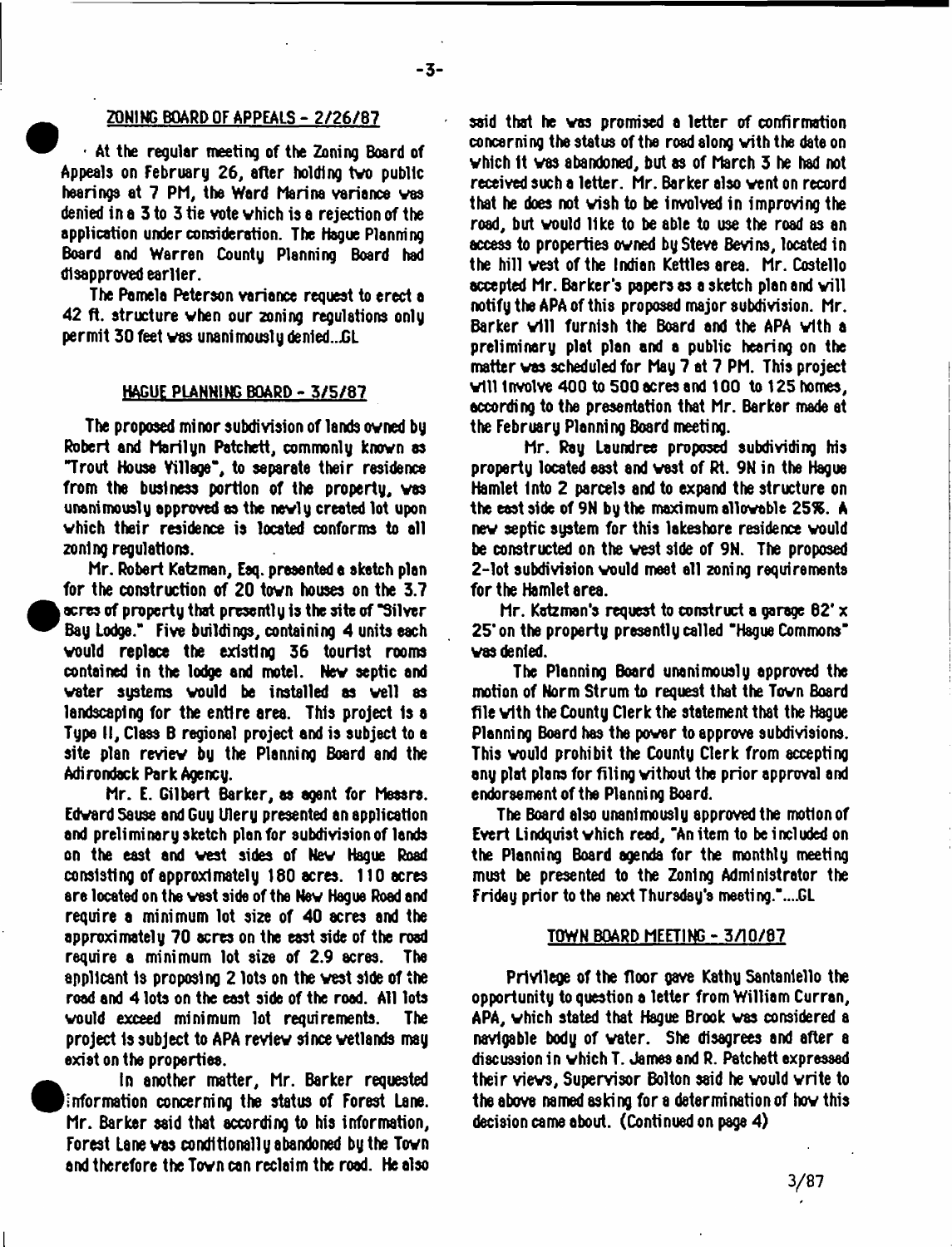Town Board - (Cont. from page 3)

A thank-you letter for our cooperation vith the Winter Carnival committee was read and in it we were informed that all surplus monies would be used to reactivate the Mary C. Beste scholarship fund. (For those of you who haven't heard of this fund...it was established to provide money for a Hague student contlnulng their education.)

A request for the use of the park facilities for a "Sailboard Regatta" vas made by Mr. Peter Groom for June 13. The Board unanimously passed a motion to allow this event . R. Patchett offered the use of his beach if the park vas not in proper shape at the time of this event.

Another request, made by Jack Binley, town resident, asking permission to use the park facilities for an Antique Boat Show on Aug. 22 from 3 - 6 PM vas made and permission granted and the fee vaived.

Hague's special committee on severs hopes to get Into action once the Lake George lev is passed. This lav will allow discharge into the Lake George Basin. With any luck one of our legislators will sponsor the bill in the upcoming session.

The upgrading of our public dock Is planned vith Jim Braisted, chairman, vorking hard on the immediate problem of obtaining steel. Supervisor Bolton has applied for a \$25,000 grant offered by Parks and Recreation Dept, vhich can be used for this project. Another possibility is a \$1,000 grant for beautification.

Motion passed to allow Dan Belden, Highway Superintendent, to post the following roads: Battle Hill, Bottle Hill Ext., Fly Brook,Sec. 3, and Pandanoram Rd. limiting trucks to those under 300 lbs.

The new truck is ready for service and there will be an open house at the town shed on April 5. (See p.5). A problem has also arisen vith nev property owners whose driveways are on town roads. They put in NO culverts or those that are TOO SMAIL, creating water problems on those town roads. Supt. Belden will check out state and county regulations and possibly use their system of requiring permits if the problems persists.

The road (IP's) at Art Belden's has been blocked to traffic as per request. A very old truck will be offered to A. Belden for  $$75.$  A small item such as this does not have to go out for bid.

THe HUD money has been received and a committee chaired by Supervisor Bolton will supervise the selection of aplicants vho will receive aid. Ken Yav and Dick Frasier are the other committee members.

Nev business finds e civil action to be Instituted by John Sllvestrl, Tovn Attorney, against James Ward, Ward's Marina, to collect fine imposed by his violationof zoning ordinance.

A public hearing will be held on March 24, 1987 at 6:30 PM for Resolutions 3-4-5-6-7. In brief they are: Res. 4, summary for publication (legal notices); Res. 4 - Flood plain damage amendment; Res. 5-6-7, Transfer of money from one budget account to another.

Warren County attorneys are still meeting to determine vhich direction to take on landfills. This is shaping up to be our next big problem. (Landfills on the land, milfoil on the lake.) It vas stated to close our landfills or make the necessary changes following State guidelines will cost at least a half a million dollars. To transport our garbage to the proposed Resource Recovery Plant vould cost approximately \$810 a trip or about \$40,000 yearly plus a tipping fee of \$25-\$45. There is nothing the tovn can nov do for septic haulers unless the order on consent is signed, thereby making us liable. It's Catch 22.

Sunset Drive will get a 3 mile, \$58,000 overhaul by the state this summer. Rt. 8 is on hold until next year when it will go out for bid.

A draft of the milfoil report is ready for ENCON commissioner but our supervisor feels it will be rejected.

Surprisingly, at a 3-day meeting of the Association of Towns, the supervisors voted a resounding NO to a drive to get back Federal Revenue Sharing. They feared It could be taken avay after they planned for it in their budgets leaving them vith money problems.

The State auditor reviewed Hague's books and the good news Is that ve are In good shape financially although he felt our unexpended balance vas bigger than it should be. He also felt that the additional pay the assessors are receiving for the re-evaluation program should have been budgeted instead of being paid by the hour.

Gil Barker, real estate broker, came before the Board to request a speedy decision on the posssible re-establishment of the nov "qualified abandoned" Forest Lane Road (Pinky Greenwood Rd), as a tovn road. Mr. Barker is proposing a future development of several hundred acres in the area surrounding this road. A constitutional amendment vould also be needed to swap land vith the state since portions of the road run over forest preserve. Supervisor Bolton promised a decision soon...JGL

 $3/87$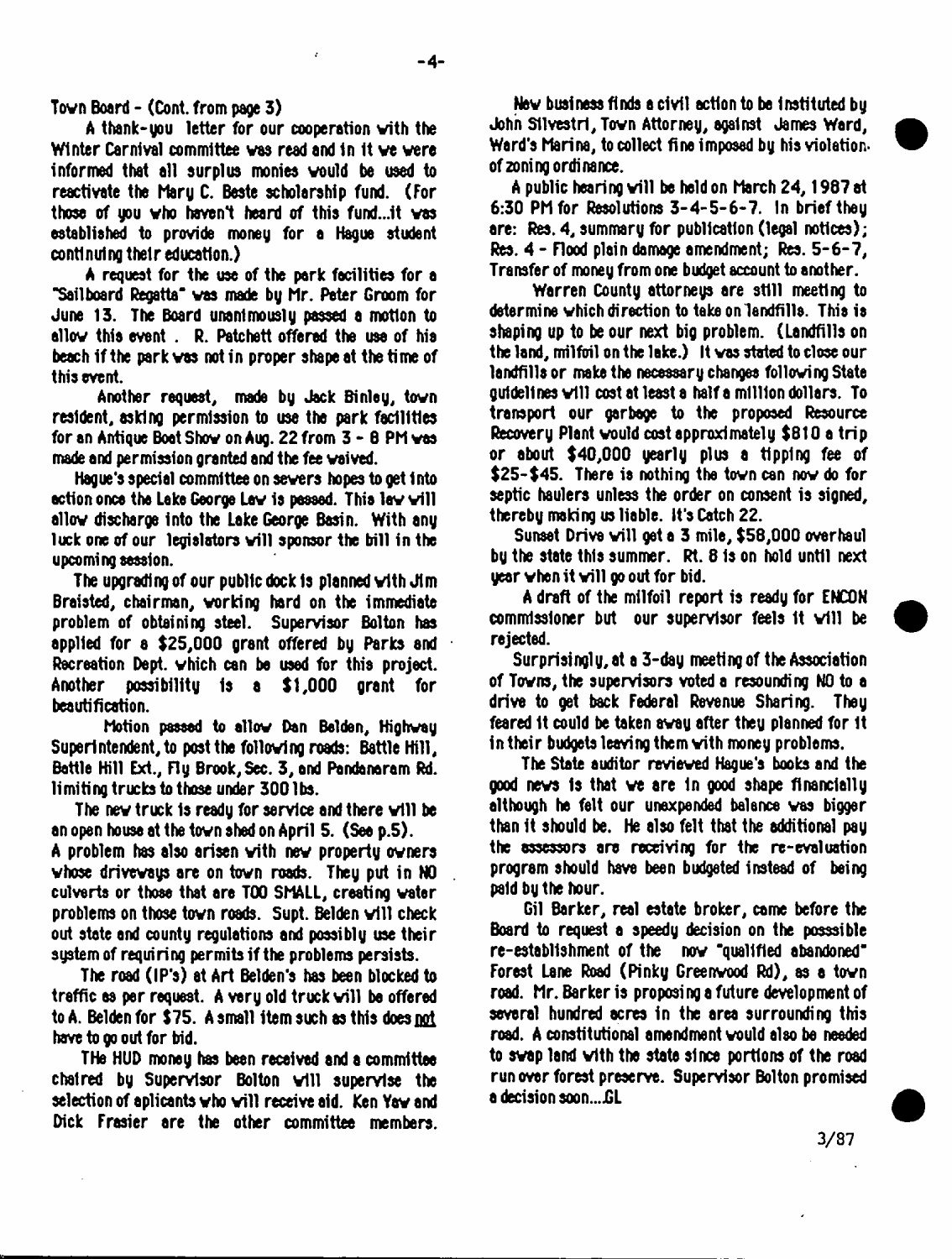#### OPEN HOUSE - TOWN SHED **HAGUE FOOD PANTRY**

The following letter vas received from Dan Belden, Superintendent of Highways for Hague: "As you know, I held an 'Open House' at the Highway Department in 1986 for any persona interested in the operations of the Highvay Dept. I have decided that this should be done annually.

"Any taxpayers that are interested in hov their tax dollars are spent are welcome to drop in at the Highvay Garage on April 4 from 9 Ah to 12 noon.

"I will be available at that time to answer any and or all questions.

" Coffee and donuts will be served."

### **AMERICAM1EGIQN**

Regular meeting of Hague Post 1538, American Legion, will be held at the Legion Home on Wednesday April 1 at 7:30 PM. Refreshments will be served following the business meeting.

A 50-50 club has been Initiated by the post as a fund raiser for the building project which will get underway ss soon as veather permits. Tickets are nov available from many Legion members at \$10 each, vith sales limited to 100 tickets, and a grand prize plus second and third place prizes will be awarded in April to the lucky vinners.

#### GIRL SCOUTS CLEBRATE 75TH BIRTHDAY

Brovnie Tropp 265 and Girl Scout Troop 256 joined in a clebration for the 75th anniversary of Girls Scouts in the US. Brittany Stull, Jennifer and Melissa Brunet, Li ndsay and Jessica Frasier, Jessica Mars and Sherry Smith presented a program in vhich the audience participated. The party vas held in Hague Town Hall at 4 PM on the afternoon of March 12. In an excellent community service program the girls have collected door to door a large cache of food for Hague's Food Pantry. Donations can be made to the troops at any time by calling Michelle Brunet, Leader, at 543-8818 or Laura Meade,  $543-6060$ . They will be happy to pick up if you cannot deliver. The girls vould like to thank those vho have already generously contributed to this project...GL

Hov many of you know that the tovn has a food pantry? In cases of EMERGENCY ONLY (fire, loss of Income, Insufficient food stamps, etc.) food is available through the Community Action Agency Program. Families and individuals may not use the pantry more than every two months if there is a need. If you find yourself in an EMERGENCY situation, contact Diane Frasier, 543-6161.

#### POSSIBILITY OF NURSERY SCHOOL IN HAGUE

Anyone interested in the formation of a nursery school 1n Hague Is Invited to ettend a meeting on Thursday, March 19 at 7 PM at the Baptist Church Annex.,1 Meade

### SENIOR CITIZENS CLUB

The Seniors are planning to have lunch at the Bolton Nutrition site on March 24. Anyone vho wishes to go will meet at the Hague Baptist Church parking lot at 11:30 AM, car pooling from there. After lunch ve will return to the Hague Town Hall for our regular March meeting at 1:30 PM

### BOOKS TO LEND

A small bookcase in the meeting room of our Tovn Hall is filled vith second-hand paperback books. These can be taken by anyone vho is Interested In reading them. They may be kept, or returned, as you vish. We will be adding a few more from time to time for a greater selection. GL

# **REWARD**

**FOR RETURNING 1/2 cords of stove wood to 14 BOBCAT LANE WITH THE NAME OF THE PERSON WHO STOLE IT.**

**REWARD** ----- \$250.00

The Owner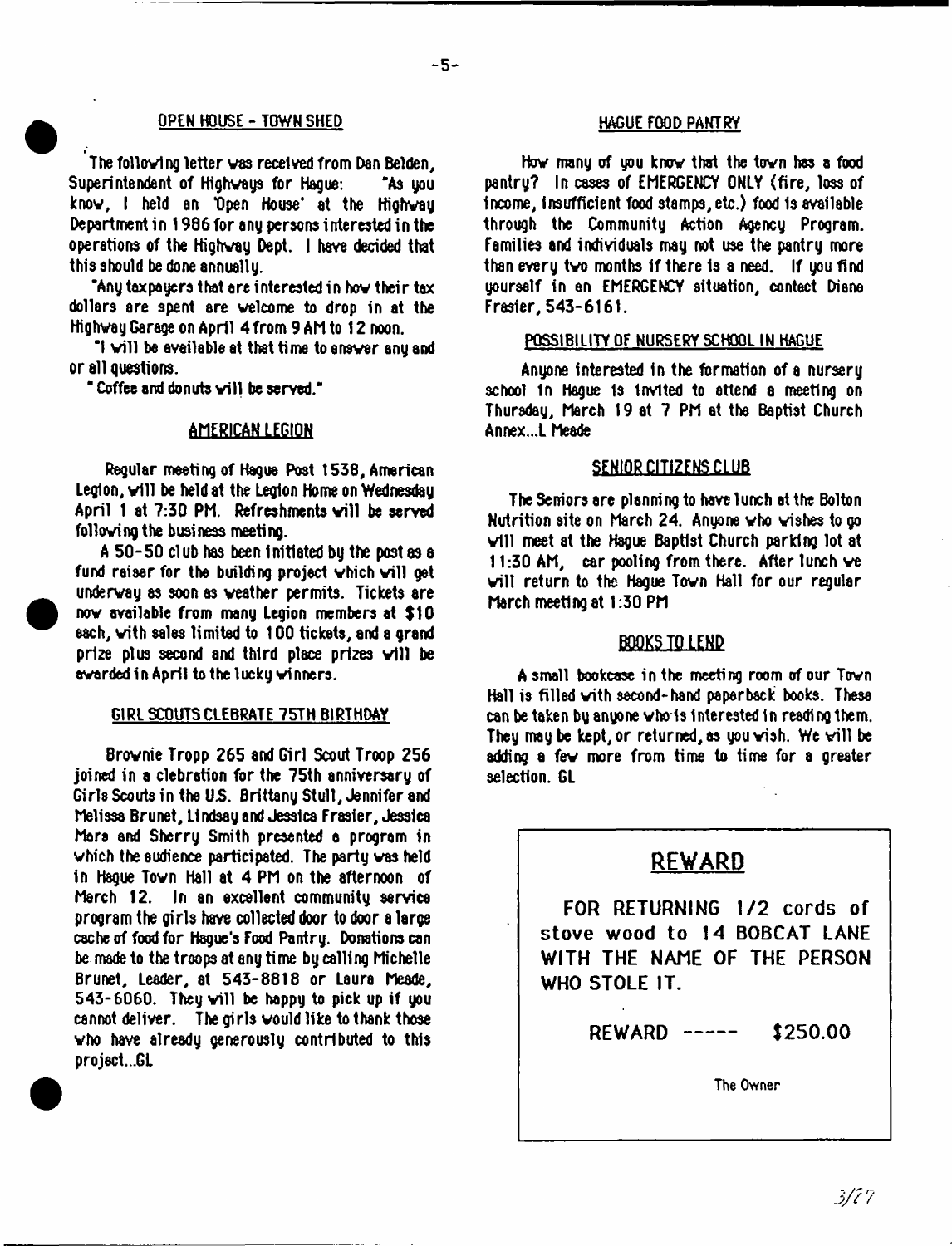### WILLY C'S WEATHER NOTES - FEB/MARCH

As you may recall, our last veather episode ended in February on a rather chilly note. Temperatures were falling, vind speeds of 50 1/2 MPH, the high for the month and snov avirling about, the last snov to fall before the 28th. From this point on the thermometer tumbled and the sun came out. February was unusually dry. Just 4.25 Inches of snov all month. We had 19 days vhere ve had some sunshine vith almost full sunshine on 12 days. Temperatures were our hot, well really our cold Item. Belov zero, lakeside on 5 days, 8 days mountain top. The coldest temperature lakeside vas -12 degrees on the 15th, - 30 degrees mt. top on the 14th. The high temperature for the day on the 14h, lakeside, vas + 1 degree, mt. top -8 degrees. The vind blev out of the north-northeast for 20 days averaging 21 MPH for those days. Although ve did not add much snov in February, the cover ve had did not diminish. Our big yah vho for the month vas a gain of 1 hr. 18 min, of sunshine. Wait till you see March.

By the end of the month temperatures vere moderating beautifully, ve thought. March came in vith just under 5\* of snov during the first three days, none since, and  $40$  degrees  $+$  temperatures. Skies cleared, temperatures further soared to 58 degrees on the 7th, snov began to melt in an orderly fashion, and ve began planning spring activities. Hovever, Mother Nature said "not quite so fast there.'' March 9th the thermometer started dovn and the vind hit 55 MPH from the N.N.E. vith speeds between 40 and 50 MPH all day long. By the next day speeds vere dovn to the high  $30's$ , temperatures to  $-9$  degrees, mt. top and  $+3$ degrees lakeside. The high temperature mt. top on the 10th vas a balmy +2, lakeside + 12. So, snov has not been as great a problem this year for those vorrylng about roof loads. For those of us living here pipes have been our big adversary.

And nov, good readers, as ve drav to the close of another veather episode here in Hague, let me leave you vith this truly vital bit of veather information. Experts state that 16 million tons of precipitation strike the earth's surface every second of every day. That's a heavy load. But take heart, for there are 16 million tons of evaporation occurring each second of every day, and that's vhat makes veather, folks.

fVkRCH ... Brovn grass vith hardly a hint that it once  $\forall$ as, or ever again  $\forall$ ill be, green. Trees, bare-branched, and the pines, the evergreens a faded sallov yellow. Brovn leaves, fallen from last autumn's brilliant umbrella, lie cracked and dry upon the ground. Will Spring really rise from this? From "death" will earth renew its promise of "life"?

tn Winter, vhite snov dazzles against these faded grays and greens and Autumn's left-over gold and rust. But, dried out, colorless, this forbidding Interim sends shivers dovn Man's soul.

But soon bare branches dimpling their outstretched arms with buds will summon his hope and optimism.  $A$ soft furze of rose, of palest green, of lavender, will spill across the hillsides. Tiny blooms, yellow and purple, will raise their heads in woods and carden. Then Man knovs: "When Winter Comes, Can Spring Be Far Beh1nd?\*...B DeG

## WE GET LETTERS!!

The following vas excerpted from a letter from Gary H. Palmatier, Pleasanton, CA:

"I vait each month vith rapt attention for the postman to deliver my monthly pleasure. That is you. Your notations and salutations chronicling the passing days since I vas last on the shores of Lake George is a respite from my runaday vorld that I truly look forvard to.

"....I especially enjoy Willie C's veather notes as it makes me both grateful for the warmer California climes I enjoy and envious of the vinter wonderland of Lake George that I vould love to enjoy. I like too the list and announcements of upcoming meetings and gatherings as 1 can reflect from afar at the specified time (minus three hours) and Imagine I am there or on my way.

"More seriously, I am, along vith many of you, most upset at the slov wheels of the bureaucracy at the state level. To contemplate the potential outcome is frightening. The milfoll will literally thrive on the fact that they are doing nothing. 'Hurry up and wait' should be on the official seal of most state governments. My prayers are vith you, Lake George. Between milfoil and acid rein, the old saying Take a picture, it lasts longer' takes on a whole nev meaning!"

#### \*\*\*\*\*\*\*\*\*\*\*\*\*\*\*\*\*\*

*And the spring comes sbvly op this vay.....£hristobel p a rti (Bartlett's fam iliar Quotations)*

#### \*\*\*\*\*\*\*\*\*\*\*\*\*\*\*\*\*\*

*The reason most o f us don t live within our income is because k-e don i consider that living.....California Highvay Patrolman*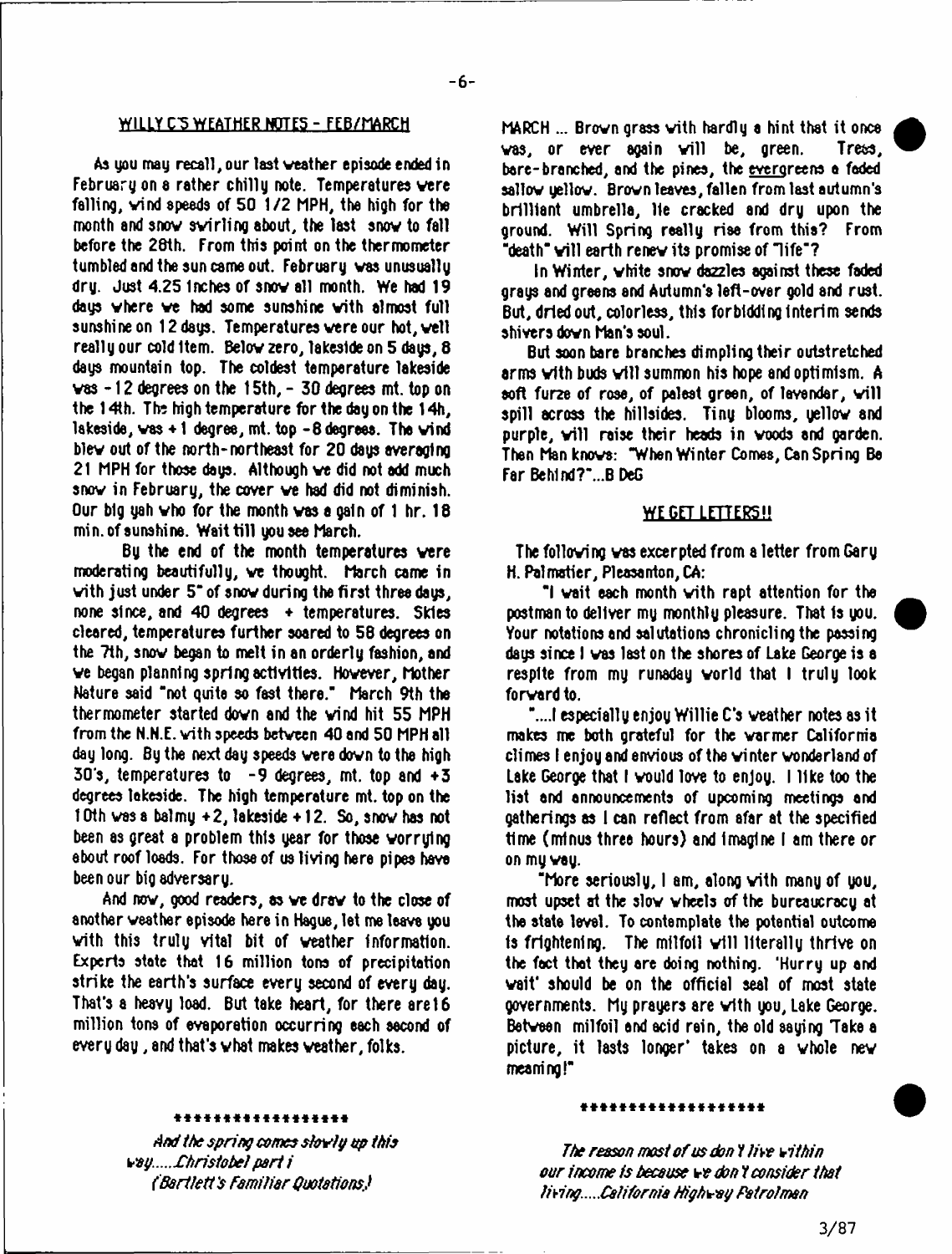#### **SOUNDINGS**

*Q W } L -* A girl, Sarah Rebecca Oshlns, to Cary' Oshins and Beth Hyde of Norvich, NY. on January 20, 1987. Grandparents are Bob and Natalie Oshins of Schenectady and Silver Bay.

BORN - A boy, Cory, to Kathleen and Bernard Clifton, Plattsburgh, NY on March 10,1987. Proud grandparents are Mr. & Mrs. Bernard Clifton, Hague.

DIED Harry Duggan deBuys, 74, Birmingham, AL and Hague, NY, on February 19 in Birmingham. His survivors include his wife, Betty, two sons, a daughter and six grandsons.

The Hague Chronicle staff considered him to be "The Poet Lauereate" of Hague and his poems have been read and enjoyed by our many readers.

DIED - Ruth B. Waters, a native of Hague, in Glens Falls Hospital on March 2,1987. She vas a teacher for 47 years, most of vhich vere on Long Island. Survivors include tvo brothers and one sister.

^ ^ DIEP - John A. Muehleisen, Jr., 67, of Williamsburg, YA and Cape Cod Village, Hague, on March 2,1987 in Williamsburg. He is survived by his vife Virginia and tvo sons and tvo daughters.

DIED - Douglass L. ("Dudda") Bruce, 31, vas piloting a plane heading to San Diego, CA, vhen he crashed into a mountain on March 6. He vas the son of Lyda ("Pudgle") Bruce and Douglass Bruce, and spent most of his summers at his family's home at Heart Bay on Lake George. Besides his parents he is survived by one brother and a sister.

ROBERT GAUTREAU, son of Mr. & Mrs. Timothy Gautreau, Hague, has von a Regents Scholarship as a result of his high academic performance on the Scholastic Aptitude Test and the American College Test. Robert is a senior at Ticonderoga High School and plans to enroll in the Biology program at the University of Buffelo.

Principal Ralph Corbo announced that Ticonderoga has 23 Regents scholarship vinners  $\bullet$  this year, representing *22%* of the senior class. STEPHANIE FITZGERALD, a former resident of Hague, nov residing In Tlconderoga and the daughter of Mr. & Mrs. Frank Fitzgerald, vas also a scholarship vinner.

The Hague Chronicle staff salutes all of these young people for their outstanding achievements.

SGT. JULIE A. FRASIER, daughter of Mr. & Mrs. Mitchel D. Frasier, Hague, has graduated from the *US.* Air Force telecommunications systems control course at Keesler Air Force Base, MS. Graduates of the 26-veck course learned hov to monitor and analyze the performance of radio and vlre telecommunications circuits. They also earned credits tovard an associate degree in applied science through the Community College of the Air Force.

Julie Is a 1980 graduate of Tlconderoga High School.

Air Force Senior Airman MICHAEL A. STORMER, son of Mr. & Mrs. Richard J. Stormer, Hague, has been avarded the Good Conduct Medal at Offutt Air Force Base, NEB. Stormer is an information systems operations specialist vith the 390th Communications Squadron. He is a 1963 graduate of Ticonderoga High School.<br>\*\*\*\*\*\*\*\*\*\*\*\*\*\*\*\*\*\*\*\*\*\*\*\*

A VERY HAPPY 90TH BIRTHDAY to MELICENT RIYES, West Melbourne, FL on March 31. She spends her summers vith her daughter in Forest Bay, Hague.

GERHARD J. BOYD, Sliver Bay, has just completed a CRITICAL TRAUMA CARE COURSE in Lake George. Gerry is an active Emergency Medical Technician for the Hague Volunteer Fire Department.

#### \*\*\*\* \*\*\*\*\*\*\*\*\*\*\*\*\*\*\*\*\*\*\*\*\*\*\*\*

#### EXECUTIVE DIRECTOR NEEDED

Administer day to day operation of performing arts organization. Report to Board of Directors. Coordinate activities of committees charged vith fund raising, financial control, member solicitation, program development, publicity and production. Flexible vork schedule.

Contact Ticonderoga Festival Guild, P.O.Box 125, Tlconderoga, NY 12883 or call (518) 585-6716.

#### \*\*\*\*\*\*\*\*\*\*\*\*\*\*\*\*\*\*\*\*\*\*

#### JOYCE KILMER'S RETURN

I think that I shall never see A tax form plain enough for me, A form that I will not detest Or take as more than avful jest, A form vith pages I can read And fill out easily, vith speed. Such forms verent msde for fools like me Nor even God, vho made a tree. ..Jean Porter Dallas, Texas